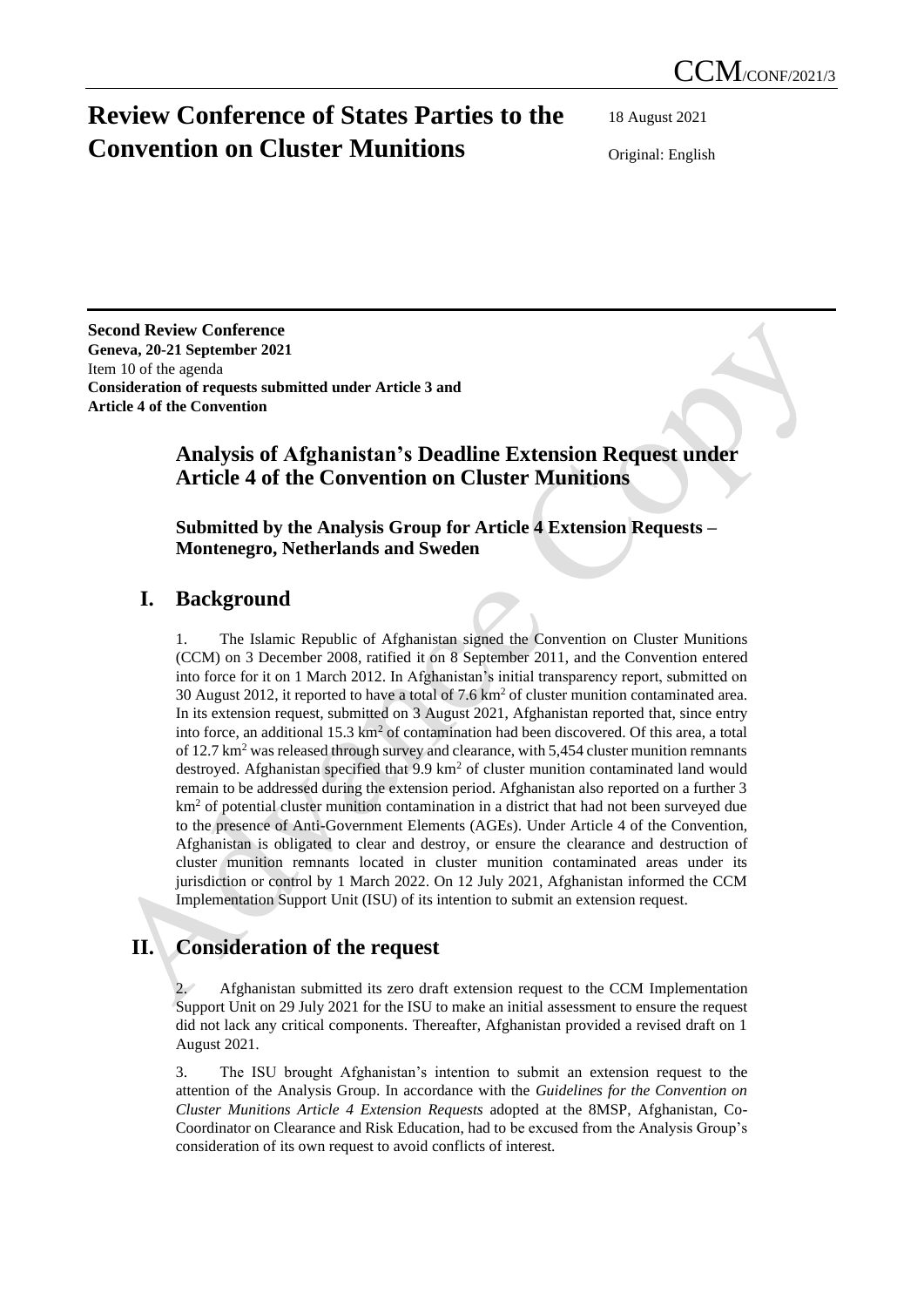4. On 3 August 2021, Afghanistan submitted an official request for a 4-year extension of its Article 4 deadline up to 1 March 2026 to the President of the Second Review Conference (2RC) for the request to be considered at the 2RC Part 2, scheduled to be held on 20 – 21 September 2021. On behalf of the 2RC President, the ISU informed States Parties to the Convention on the same day that Afghanistan had submitted its extension request and made it available on the CCM website.

5. The Analysis Group invited representatives of the International Committee of the Red Cross (ICRC), the Cluster Munition Coalition (CMC), the Geneva International Centre for Humanitarian Demining (GICHD) and Mine Action Review to a meeting on 4 August 2021 to join them in considering the request. In order to ensure a uniform approach to all requests, the Analysis Group used the *Methodology for requests of deadline extensions under Articles 3 and 4 of the Convention on Cluster Munitions* (CCM/MSP/2019/12) that was adopted at the 9MSP to analyse Afghanistan's extension request.

6. Following that meeting, on 4 August 2021, the Analysis Group requested additional information from Afghanistan to facilitate further consideration of its request. On 10 August 2021, Afghanistan submitted a revised extension request and a detailed response to the questions posed by the Analysis Group. The documents were made available on the CCM website on the same day. The Analysis Group met on 11 August 2021 to consider the revised extension request and the supplementary information provided by Afghanistan.

7. Afghanistan's extension request indicates that it was first contaminated with Russianmade cluster munitions in 1979–2000 and then with cluster munitions used by NATO military forces in October-November 2001. When the CCM entered into force for Afghanistan, in March 2012, 21 cluster munition (CM) hazards covering 7.6  $km^2$  were recorded. Since then, an additional 26 CM hazards that cover 15.3 km<sup>2</sup> have been discovered. Clearance programmes since entry into force have released 30 CM hazards, with 12.4  $km<sup>2</sup>$ cleared and  $0.25 \text{ km}^2$  cancelled. A total of  $5,454$  cluster munition remnants have been destroyed.

8. The request specifies that prior to April 2021 (when Afghanistan submitted its latest Article 7 transparency report), there were only 10 CM hazards that remained to be cleared, 5 of which—covering a total area of  $3.58 \text{ km}^2$ –are currently being addressed (1.33 km<sup>2</sup> cleared as of early August 2021), with clearance expected to be completed by the end of 2021. Clearance operations for the other 5 CM hazards have been delayed due to a delay in donor funding. Additionally, 11 CM hazards have been identified and surveyed since April 2021. Out of these 11 recently discovered contaminated sites, 7 were not previously identified due to access issues as they were under the control of Anti-Government Elements (AGEs). Therefore, there will remain 16 CM hazards with a total area of 9.9  $km<sup>2</sup>$  to be addressed during the requested extension period. The request states that there is a possibility of an additional  $3 \text{ km}^2$  of cluster munition contaminated area in Paktya province, but this area cannot currently be surveyed due to the presence of AGEs. Afghanistan's Directorate of Mine Action Coordination (DMAC) estimates this to be the last area suspected to contain cluster munition remnant contamination. Nevertheless, Afghanistan assures that any previously unknown cluster munition contamination discovered during ongoing non-technical survey in the country will be reported.

9. The request informs that Afghanistan is requesting a four-year extension of its Article 4 deadline due to its volatile security situation, persistent funding shortfall since 2012, and the harsh winter conditions that limit clearance operations in most of the cluster munition contaminated areas. It further indicates that with an average productivity rate of 60,000  $\mathrm{m}^2$ per demining team (DT) per month, 165 DTs will be required. Furthermore, at least one Explosive Ordnance Risk Education (EORE) team will be working alongside the DTs throughout the extension period. The request indicates that the total funding required for clearance and EORE is approximately USD 2,350,700, which the US State Department's Bureau of Political-Military Affairs' Office of Weapons Removal and Abatement (PMWRA) has committed to provide starting late 2022 or early 2023.

10. The request highlights a particular challenge posed by the presence of AGEs that is a direct threat to Article 4 implementation, with clearance operations being impossible in areas of active conflict and robust negotiations with AGEs required to access areas under their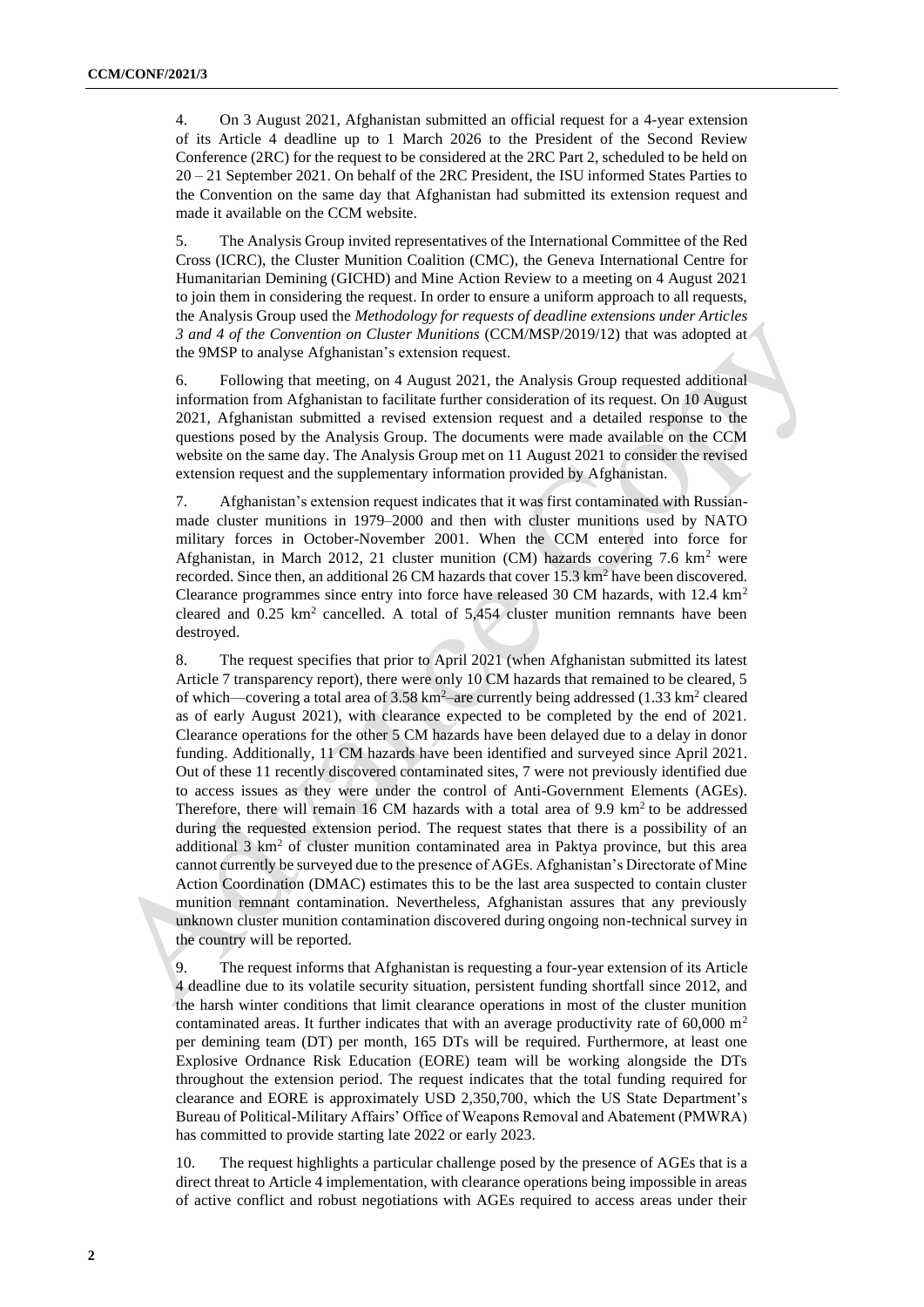control for clearance operations. The request states that a further  $3 \text{ km}^2$  of suspected cluster munition contaminated land exists that requires survey in Paktya province, but is currently difficult to access due to the presence of AGEs.

11. The request further indicates that there are around 46 accredited mine action organizations that consist of NGOs and commercial mine action companies delivering at least some of the mine action services (survey, clearance, EORE and victim assistance) under the coordination of DMAC. The request informs that the programme is highly committed to build on its experience of mainstreaming gender and diversity in all its pillars. DMAC is in the process of developing its National Mine Action Strategic Plan (NMASP) for 2021-2026 which will be officially launched in September 2021. The methodology to address CM hazards will be implemented in order of priority: community liaison, non-technical survey (NTS), technical survey (TS), and clearance. The request states that the assigned EORE team delivers formal EORE messages throughout the project lifetime to the impacted communities according to the work plan.

#### **III. Conclusions**

12. The Analysis Group notes with disappointment the need for the submission of an extension request by Afghanistan as it had previously consistently reported to being on track to fulfil its obligation under Article 4 of the Convention by the deadline of 1 March 2022. However, it commends Afghanistan for its prompt notification of the need to request a deadline extension when previously unknown cluster munition contaminated areas were discovered.

13. The Analysis Group commends Afghanistan for its high-quality extension request and detailed response to the questions posed by the Group. The Group notes that the work plan presented by Afghanistan is feasible and can be easily monitored by the States Parties. The Group further notes that Afghanistan's request indicates that its main donor has committed to provide the necessary funding to cover all the planned extension period clearance operations.

14. The Analysis Group notes with appreciation that Afghanistan has provided information to demonstrate that methodologies utilized are in compliance with international standards including the latest International Mine Action Standards (IMAS). The Group further acknowledges that Afghanistan has continued to support cluster munition victims in accordance with Article 5 of the Convention, to provide Explosive Ordnance Risk Education (EORE) to affected population groups and to mark areas contaminated with cluster munitions to prevent further casualties.

15. The Analysis Group acknowledges that while achieving equal participation remains a momentous challenge in Afghanistan's national mine action programme, Afghanistan demonstrates a tangible commitment to build on its experience of mainstreaming gender and diversity in all its mine action pillars.

16. The Analysis Group notes that the Convention would benefit from Afghanistan reporting annually through its Article 7 reports and at Meetings of States Parties or Review Conferences on the following:

(a) Progress made on the implementation of the work plan provided in its extension request;

(b) Updated information on the remaining contamination after further surveys or resurveys have been conducted and an updated work plan based on the new information gathered;

(c) Updated information related to previously inaccessible cluster munition contaminated areas or surveyed areas controlled by Anti-Government Elements (AGEs) once these areas become accessible;

(d) Updated information on its funding situation including finances received from its main donor and whether further resource mobilization would be necessary for any aspect of its cluster munition clearance operations;